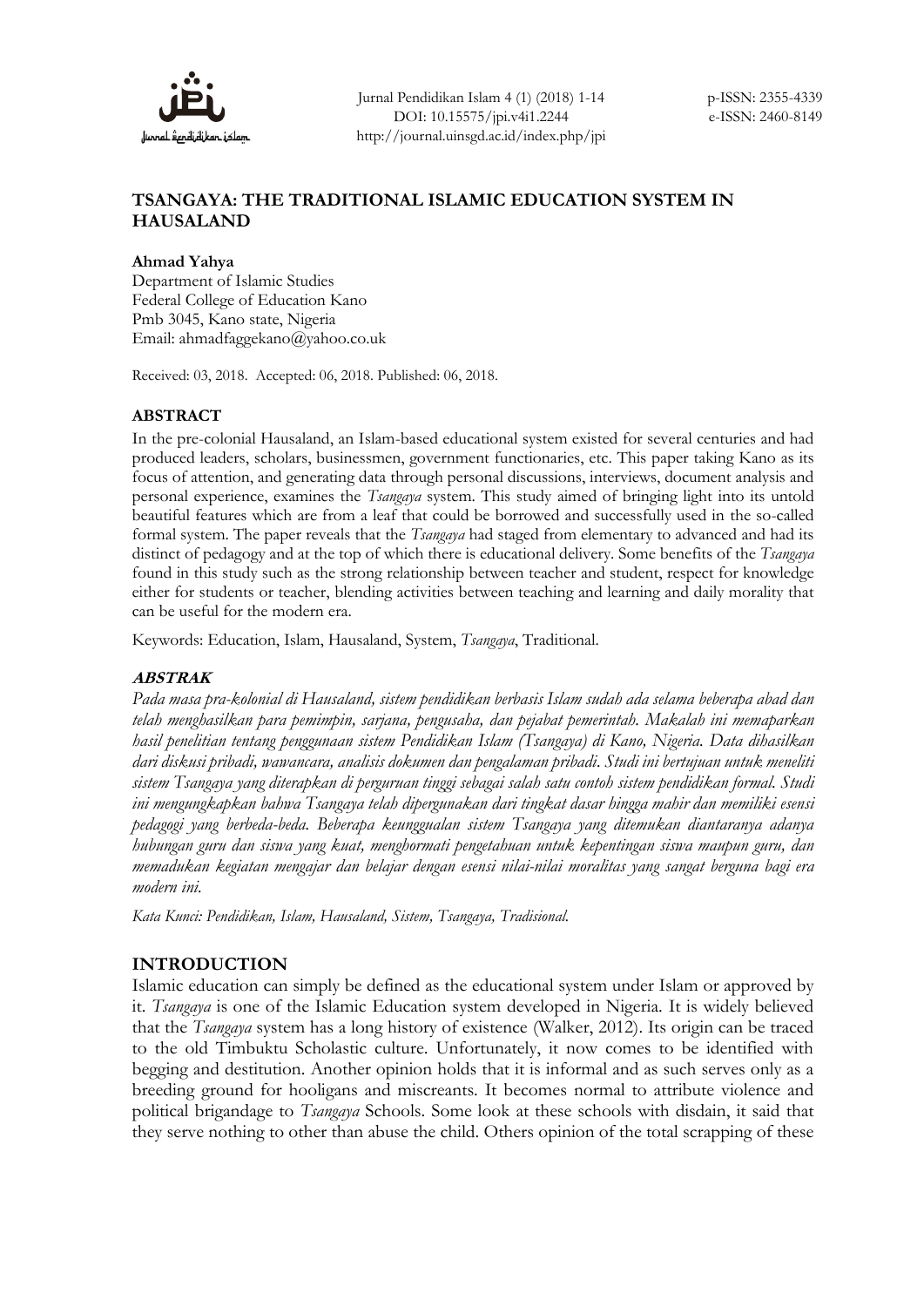schools is they have no role to play in the modern age. In an informal religious school namely *Almajiris*, it has been found that religious schools in this country are far from an "ideal" school.

This paper examines the origin, nature and history of the *Tsangaya* system. The aim is bringing into light its untold beautiful features, from which a leaf could be borrowed and successfully used in the so-called formal system. An attempt is made to trace the history of the *Tsangaya* system, the *Tsangaya* of how it is formed, the age at which a child is enrolled, chronology of titles, stages and pedagogy, school days and sessions, management and administration and graduation. Some distinguishing features of the system are also brought into light.

### **METHOD**

This study used exploratory research to investigate the *Tsangaya* system. The researcher tried to gain further insight about the *Tsangaya* system from all aspects include definition, history, stages, process, etc. The researcher started with the general idea about *Tsangaya* system as a tool to identify issues that could be the focus of future research. The instrument used in this study included document analysis (journal, book, university record and report), interview (educators and all part involved in *Tsangaya* system), and observation (observed many activities related to the *Tsangaya* system implementation).

# **RESULTS AND DISCUSSION**

### **Definition**

The term *Tsangaya* is adopted from Sangaya in Kanuri, which means educational institution (Bano, Antonisis, & Ross, 2011). Therefore, *Sangaya* is the original name while *Tsangaya* is a Hausa adulteration of the term (SWOT Foundation). Otherwise, the *Tsangaya* School known as *Makarantar Allo*, it derives its name from what is largely visible in it i.e wooden plates or *Allo* in Hausa. Apart from the popular name, *Tsangaya* has other names such as *Makarantar alkur'ani, Makarantar Muhammadiyya, Makarantar Toka*, e.t.c (Babajo, 2017). *Tsangaya* is defined as an area or a place where Al-Qur'an is thought and which is generally characterized by the assembly of a conglomeration of children, most of them whom carry their individual *Allo*, around a single teacher, most of the time with a whip in his hands (Abbas, 1978). It is also defined as any place, it could be a room, balcony, veranda, hut, guest room, tree shade, e.t.c, where the students is gathered for the purpose of learning Al-Quran (Imam, 2002). The main distinguishing feature is students reading from their *Allo* loudly.

To round it up, *Tsangaya* is a system of knowledge acquisition in which both the teacher and the students travel out of their places of origin, and in some cases remain there for the purpose of learning, mastering and memorizing Al-Quran, being ready and preparing in the process to face the hardships and tumults of life. This, to certain extent, resemble the system of *pesantren* and also the system of madrasa (Raihani, 2012).

### **History of The Emergence of Tsangaya**

Islam spread from the states such as Libya, Egypt, Morocco, Tunis and Algeria in North Africa, to West Africa south of the Sahara (Bakewell & Haas, 2007). The factors which pioneered and facilitated its spread were the Sufi orders, Muslim visitors, the itinerant scholars the traders and Muslim reformers. All of these served as teachers, promotor of literacy in Arabic script and language and Islamic sciences in general. When Islam was introduced to Kanem Bornu and became a state religion, Bornu gradually became the center for Qur'anic recitation more than any other town in Hausaland as Qur'anic teaching and recitation became its specialty. This fact was attested by Caliph Muhammad Bello, the son of Shehu 'Uthman Dan Fodiyo (Yola, 2002).

The *Tsangaya* system enjoyed a great support and encouragement from the *Mais* (a title for Bornu rulers) (Shehu, 2006). The system has produced rulers, religious reformers judges,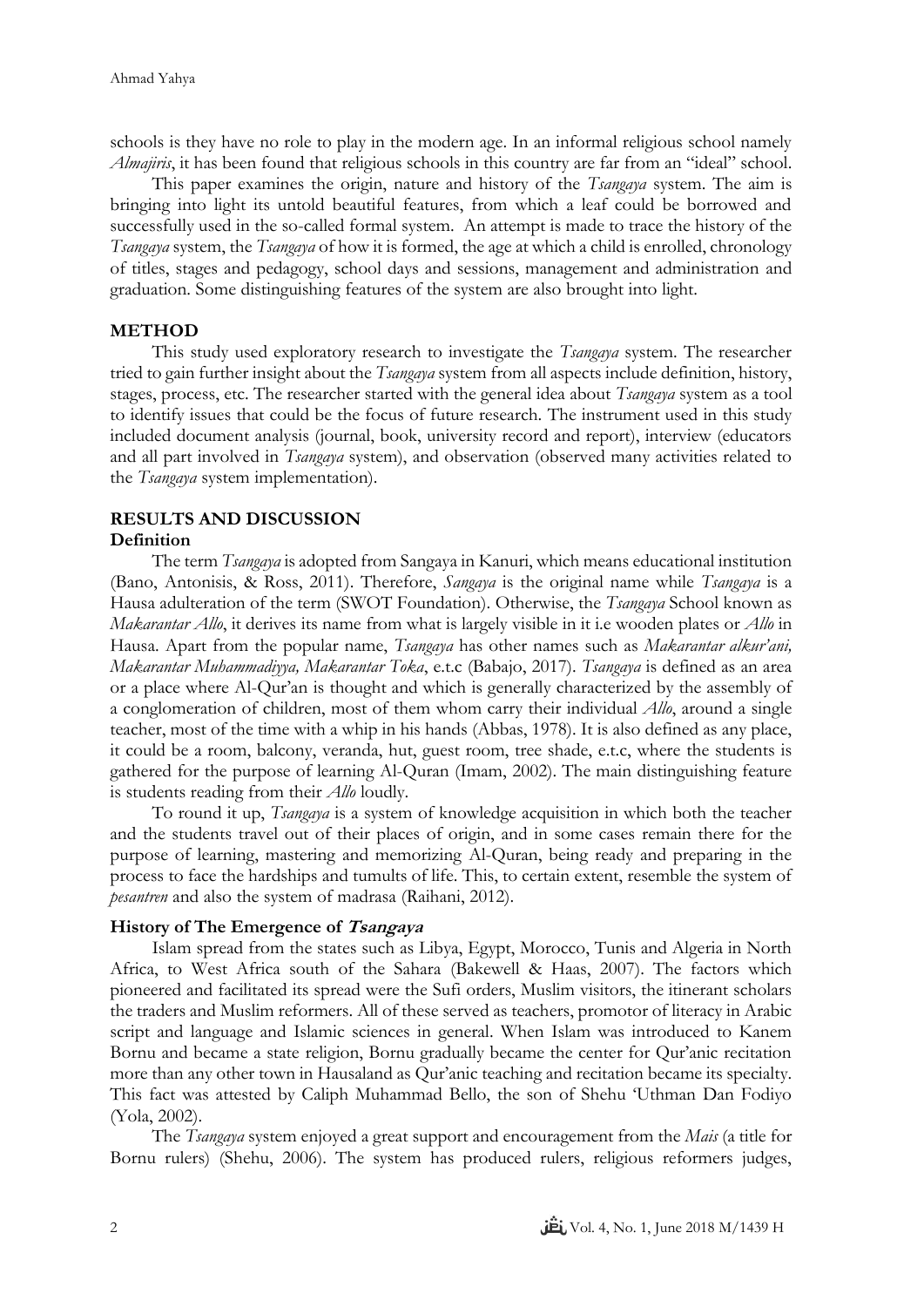administrators, clerics and scholars and a sequence of men literate in the Arabic language (Taiwo, 1980). *Tsangaya* originated in the reign of *Mai Ali Gaji* (1503 C.E) who encouraged and supported the establishment of such centers in many areas for the spread of literacy. The prominent is such among centers include *Kukawa, Geidam* and *Damaturu*. These centers produced a number of experts in the writing and recitation of the Qur'an. The *Mais* supported and generously financed these Qur'anic schools and their scholars. It influences the Qur'anic school system in Bornu which spread to the neighboring Hausa states.

It is explained that after successfully conforming the political, social, religious, economic and intellectual life of Hausaland to Islamic teachings, the *Mujaddid* Shehu Usmanu Dan Fodiyo instructed all the learned in Al-Quran to disperse into nook and corners of the Caliphate and impart its knowledge in order not to remain idle, on one hand, and, on the other hand, to rescue the populace from continuously wallowing in the river of ignorance. These people are compliance with the orders of the Shehu, started gathering students for this purpose. Parents then regarded it as their own contributing quota to hand over their wards to the *Mallam* in order to enhance the jihad by having children learned in the Qur'an who would successfully shoulder the responsibilities of the future generation in accordance with the teachings of Islam (Maibushra, 2005). The teachers then along with their students were adequately catered for as per their feeding, accommodation and security. Rulers were extremely happy to host these types of schools and regarded it as a religious duty to shoulder all their responsibilities, in addition to the support rendered by the society. Begging and destitution in this system of education were then unheard of as their principal remote cause, governmental and societal neglect were not in existence.

The Jihad leaders continued to spread and encourage this system of education. Worthy of mention is the role played by the Jihad leaders, especially Shehu 'Abdullahi bin Fodio, in bringing the pronunciation of Arabic letters close to their similes in Hausa and Fulfulde. Examples are:

- $\{\triangle\}$  in Arabic language which is pronounced as  $\{D\}$  in Hausa language
- {**ق** {in Arabic language which is pronounced as {**Ҝ**} in Hausa language

This helped greatly in making pronunciation of Arabic letters easy among the teaming of Hausa and Fulfulde speaking population, and continued to be in operation up to our present time (Imam: 2002, 2).

#### **The Process of Forming a Tsangaya**

A teacher (*Mallam*) usually comes out or rather travels out along with his students in search of a place to reside, solely for the purpose of learning and imparting the knowledge of the Qur'an. On reaching a comfortable area the teacher strolls around in order to ascertain which part of the neighborhood is harmless and which part is harmful. When he sees everything for himself, he warns his students against going to the harmful areas so that they don't turn out to be amoral and lose sight of the purpose for being there, i.e., learning the Qur'an. He also shows them where to fetch water whenever they are in need. All of these are done in order to realize a conducive learning environment.

A relatively quiet and shadowy area are then earmarked as the recitation zone, *Kiskali*. A little hut is constructed for the purpose of bathing, urinating and defecating. Another area is also reserved for the night prep. Fire sticks are garnered and gathered in the center and the entire area is surrounded with smaller tree branches. A log of wood which is to serve as a chair or bench is inserted and tied at each reasonable interval. This log is called *Gargari* The *Kiskali* that serves both as a hostel and a class area. This is how *Mallam* and his *almajirai* (students) secure a place to stay which eventually matures into a *Tsangaya*.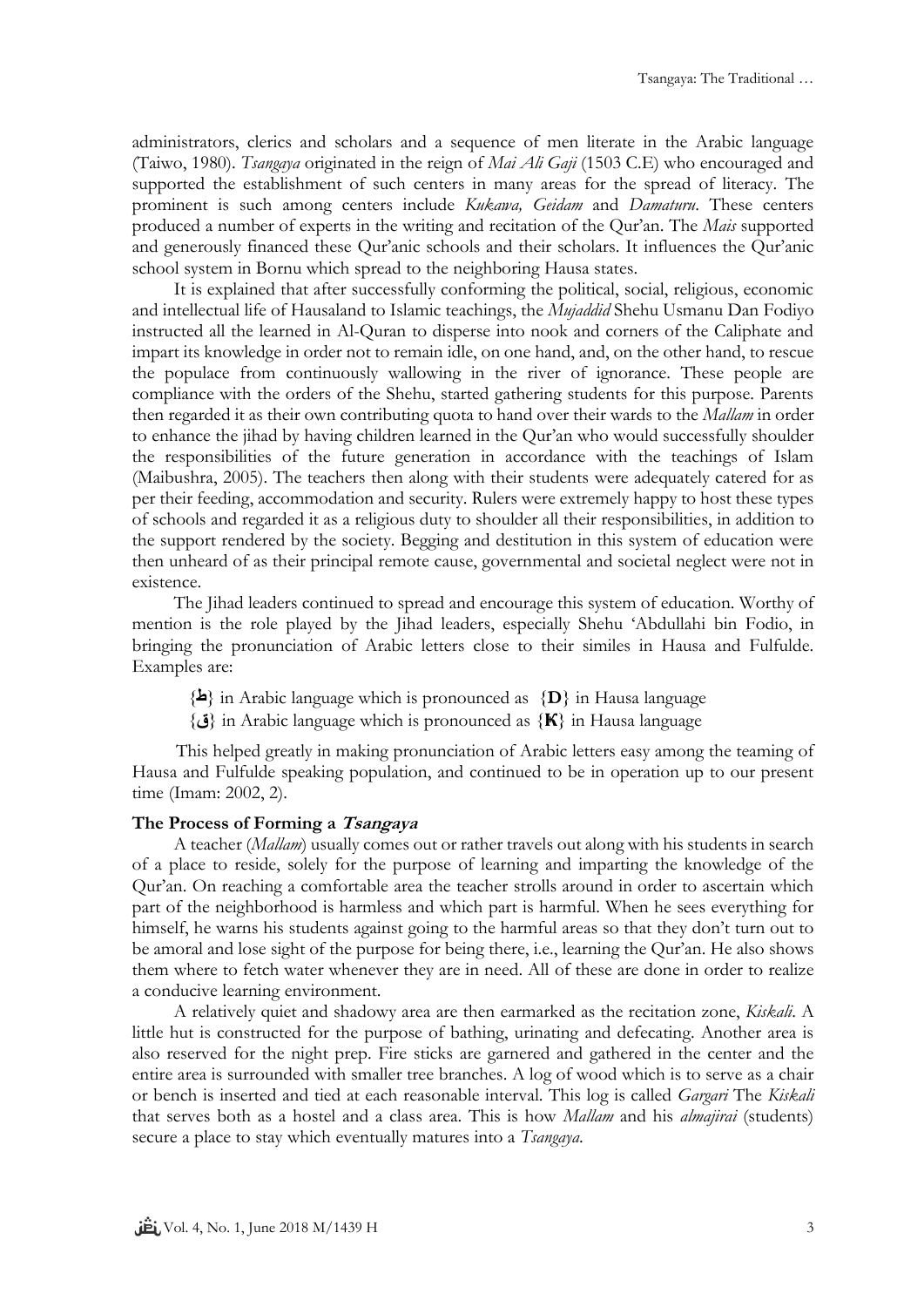### **System of Enrolment into The Tsangaya**

Mode of enrolment into the *Tsangaya* depends on its type. In one type admission is through either of the following three ways; (I) *Gardi* (Young adult) comes along with his students and seeks permission from the *Alaramma* (the overall teacher of the *Tsangaya*) to be admitted; (II) Students enroll themselves individually; (III) Parents from different areas enroll their wards into the school before the teacher leaves his town and takes off. In another type, temporary migrants known as '*Yan ci-rani* , contact the teacher, introduce themselves individually and gain admission. In another type: *Gardi* (Young adult) comes as a temporary migrant and event settles with his family. He begins to teach some children enrolled into his school and along with whom he came from his hometown. Gradually, children from neighboring houses are admitted.

### **The Age at Which a Child is Enrolled**

According to the Islamic system of child upbringing when a child is weaned character building and ethical training begins. The basis upon which a child is enrolled into *Makarantar Allo* at a very tender age is a tradition of the Prophet, in which he is reported to have said: *"Every child is born pure in nature. (It is by virtue of the orientation he receives from) his parents (that they) turn him into a Jew or a Christian or a Pagan.''.* (Al-Bukhari, 2001).

Perhaps, it is in compliance with this hadith that a child is enrolled into the resident *Tsangaya* at the age of four or five and in some areas, as earlier as when a child begins to babble (Amuda, 2011; Ilori, 1981).

### **Stages and Pedagogies in The Tsangaya**

There are basically seven stages which students pass through and each has its distinct pedagogy. These stages are as follows:

1. The Mimicking stage.

This is the beginner stage. A newly admitted child usually listens to the recitation of others. Eventually, he gets used to the rhythm of a particular recitation and starts mimicking. The *Mallam* observes each student carefully and as soon as he notices that the child starts mimicking the recitation of others he moves him to the next stage.

2. The *Biyawa* stage.

This stage is characterized by the student reading after the teacher. He is taught the opening phrases of the Qur'an first. The teacher reads to the student part by part so that the latter can easily read after the teacher. For example;

*A'udhu---Billahi---Minash Shaitanir---Rajimi Bismillahi---Ar Rahmani---Ar Rahimi---*,etc

The following is the arrangement of the *Suwar* according to which the teacher follows in teaching the student at the *Biyawa* stage: *Suratul Fatihah; Suratun Nas; Suratul Falaq; Suratul Ikhlas; Suratul Masad; Suratun Nasr; Suratul Kafirun; Suratul Kauthar; Suratul Ma'un; Suratu Quraish; Suratul Fil.* This usually takes weeks or even months to complete. It is because the teacher read to the child bit by bit and once in a time. It is only when he is satisfied when the student masters and memorizes a portion that he recites for the next portion. Reaching the end of *Suratul Fil* signifies the end of this stage. The teacher asks the child's father to buy an *Allo* (wooden plate) for him in preparation for the next stage (Humphreys, Moses, Kaibo, & Dunne, 2015).

3. The *Babbaku* Stage.

The use of *Allo* begins at this stage. All of the letters are contained in the above mentioned eleven *Suwar* (plural form of *Surah*) are written boldly on the student's *Allo*, one after the other. The words are written without the accompanying vowels and the student is taught only by the letters. It begins with the following: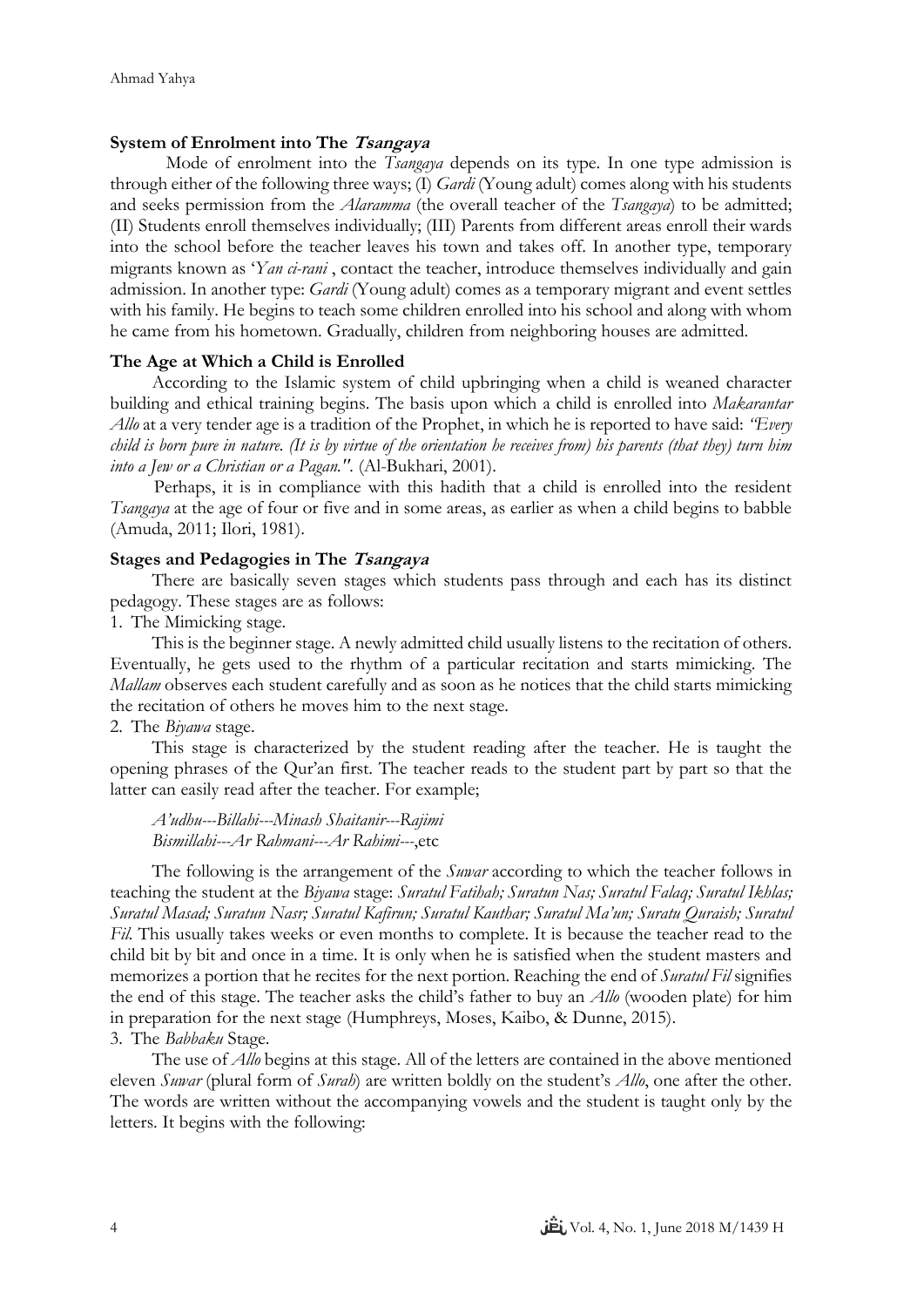| a. $Alu$         | $\mathcal{O}$                |
|------------------|------------------------------|
| b. <i>Ambaki</i> | (5)                          |
| c. <i>Wau</i>    | $\left( \mathfrak{e}\right)$ |
| d. $Zal$         | (4)                          |

This makes up the word *A'udhu* (**أعوذ**(

The arrangement of the *Suwar* in which only letters are taught is similar to that of the *Biyawa* stage. Whenever the teacher becomes satisfied when the student has learnt and memorized the written portion he asks him to wash it away at a specified area reserved only for washing away writings of the Qur'an. The washed away portion is not poured in the gutter or in any dirty area for this is regarded as belittling and stampeding over the sanctity of the Qur'an. 4. The *Farfaru* Stage

This is advancement of the *Babbaku* stage but it is on a higher degree. The student is taught by the correct pronunciation of each letter along with its accompanying vowel. the previous stages, the student here begins with the *Basmalah* and it usually goes as follows:

> *BA, da wasali kasa ita ce BI, BIS ta dauri SIN* This roughly means *'Letter* **<sup>B</sup>** *plus vowel* **<sup>I</sup>** *plus letter* **<sup>S</sup>** *is pronounced as* **BIS'**

After the *Basmalah* comes *Suratul Fil*. It then goes on and on down to *Surah al-Nas* which is the end of this stage.

5. The second *Biyawa* Stage (*Haddatu*).

The student have been acquainted and conversant with the pronunciation of letters without and with vowels is now introduced to the correct recitation of the Qur'an, word by word. *Basmalah* and a verse or two in *Surah al Fatihah* are written on the *Allo.* The teacher recites each word and the student reads after him two to three times. He will be left to go and recite the learnt area loudly several times until he masters and memorizes it. He then comes and reads before the teacher after which the next area is read out for him. The teacher points to each word with his finger when he reads it and the student points to it with *Tsinke* (toothpick).

When the entire written portion is memorized by the student comes to the teacher and conducts a memory test, which is called *Hadda.* The teacher withdraws the *allo* and holds it away from the sight of the student while the latter reads out the withheld portion from memory. The student must prove to the teacher that he has really memorized the written portion. The student must is thereafter asked to go and wash off the memorized portion (*wanki*) so that new portion could be written for him by the teacher. Sometimes students use sandpaper (*Samfefa*) to polish and smoothen their *Allo* and at the same time brighten it. 6. The *Rubutu* Stage.

This is the stage at which the student starts writing for himself and no longer relies on the teacher for that. This is because by this time the student must can read without stuttering. When the student must reach *Suratul A'la* at the second *Biyawa* stage, the student must is asked by the teacher to acquire a five *hizb* copy of the Qur'an (The Qur'an is divided into thirty sections-  $Ju\chi'$  – and sixty sub-sections –  $Hiz\psi$ ) which is an indication that the student must academically mature to write for the student self must under the guidance of the teacher. Henceforward the teacher only shows him the portion of the student must write and the student should copy the specified portion on his *Allo* from his 5 *hizb* copy of the Qur'an. The student must then come to the teacher and learns the new portion. After the students learns all the *Suwar*  in the 5 *hizb* copies are permitted by the teacher to obtain the 10 *hizb* copies, then the 15 *hizb* and finally the 20 *hizb* one. The student is expected to have learnt and mastered the writing skill.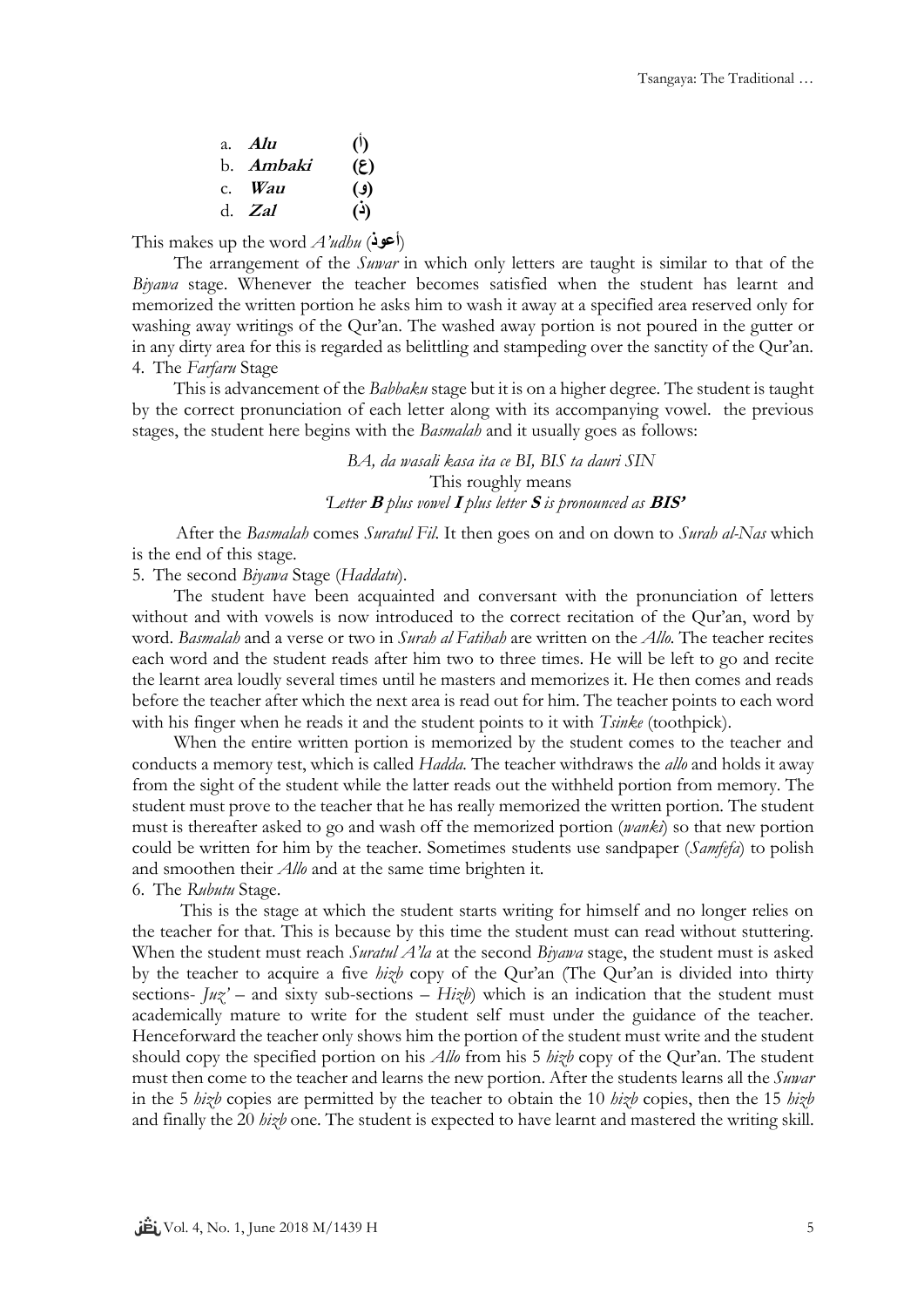# 7. The Zurfi Stage.

*Zurfi* is the Hausa equivalent for deepness. It technically means going deep in the learning of the Qur'an. This is the stage at which the student is allowed for the first time to hold the complete copy of the Qur'an and henceforward use it for writing on his *Allo*. The student is asked firstly by the teacher to go and perform ablution. The student should told to hold it in such a way that the first *Surah, al Fatihah*, by the right and the last *Surah*, al Nas, is by the left. This is how a student is introduced to the ethics of holding the complete copy of the Qur'an. The teacher's role here is only to show him where a *Surah* begins and where it ends. It is therefore left to him to write more or less. The teacher reads the written portion for him and makes sure he learns and memorizes it before proceeding to another portion. Reaching this stage indicates that the student is on his way to graduation (*Sauka*), which is the eighth and final stage. Full explanation on graduation will come later as it comprises a lot of things

# **School Days and Sessions**

*Tsangaya* does not operate on Thursdays and Fridays. Wednesday signifies the end of the weekly school days and Saturday morning marks their beginning. The common school sessions are as follows:

- 1. After the dawn prayer to an around 8:00 am in the morning or 9:00 am in some cases.
- 2. From Zuhr time to the time of 'Asr  $(2:00 \text{ pm} 4:00 \text{ pm})$ .
- 3. In some *Tsangaya*, there are additional two sessions aside the above. From around 7:30 pm or 8:30 pm to around 10:00 pm after which younger students are relieved from studies in order to go to bed. Elder students are dismissed around 12:00 pm and *Mallam* remains doing his own recitation till around 1:00 am, when he finally calls it a night. There are some modifications with regard to the dawn-sunrise session. In some school, the lesson starts from dawn till 8:00 am, after which a break of one hour or two is observed.
- 4. From around 9:00 am to around 11:00 am. It is worthy of mention here that in some *Tsangaya* the noon session begins around 2:00 pm and ends few minutes before sunset

### **Chronology of Ranks and Titles**

This goes along, in the beginning, with the student's mental and physical growth. Each rank has a peculiar name which makes it distinct from the other. They are as follows:

*1. Kolo*

This title it is normally given to a newly admitted beginner. This is the child, most of the time, who has just been enrolled and he continues to bear this name until he or she can be controlled without beating. This may be around the age of thirteen. Therefore, from the age of four or five to the age of ten or thirteen a student is *Kolo.*

*2. Tittibiri*

This is the adolescent student. The student may and may not have learnt anything substantial from the Qur'an at this stage. Therefore, the rank has more to do with the student's physique than with academic excellence. That is different with the kolo title which has taken into consideration of the child both as a beginner and a minor. The tittibiri is handled with care as the student may attempt to fight back when he feels that he is disgraced by being abused or beaten publicly.

*3. Gardi*

Holder or bearer of this rank is a young adult who is matured, responsible and conscious of the value of learning the Qur'an. He must have learnt a substantial portion of it, can recite it and even teach others. This title is purely academic.

*4. Mallam*

This rank is purely academic. It is given to a person who learns the whole Qur'an and can recite it fluently but did not memorize it completely.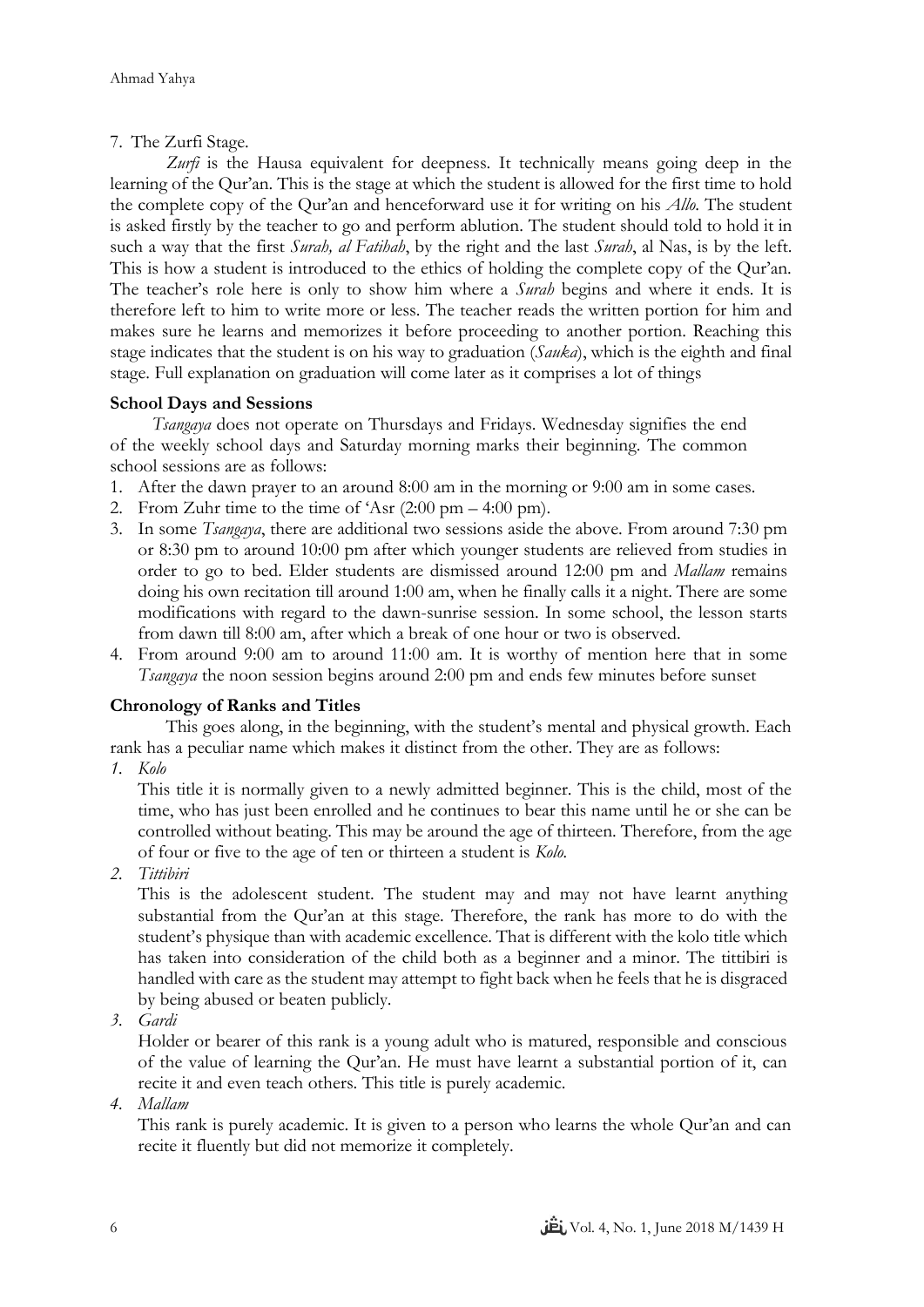### *5. Alaramma*

This rank is as academic as that of the Mallam. He is the person who has learnt and memorized the whole Qur'an. Moreover, he can write all the Surahs in the Qur'an from memory without copying. Only the Tittibiri and the Gardi are qualified enough to be his students. He never teaches the *Kolo.*

*6. Gwani*

Holder of this title is an expert, second only to the highest ranking qualification. His erudition is so strong that he is beyond becoming the victim of *Gyara* (correction) or *Faduwa* (failure) anywhere as far as reciting, memorizing and writing of the Qur'an from memory are concerned. It is important to explain these two terms; *Gyara* and *Faduwa*. *Gyara* (correction) that mean omission of a word, letter, vowel or dot on the part of the person who writes the Qur'an. On the other hand, *Faduwa* (failure) is a repetition of a word, or even an *Ayah* (roughly translated as verse) by a reciter of the Qur'an. Whoever, something omits in the writing or recitation has committed a mistake and is consequently subject to *gyara* and if he repeats a word or words twice he has failed. One should be free from both *gyara* and faduwa in order to become an expert. Escape from *gyara* and *faduwa* is called shan fari, meaning successful scaling through.

*7. Gangaran*

This is the highest academic rank, the attainment of which is the goal of every student of *Makarantar Allo*. This is an expert and an epitome of erudition. He can recite the Qur'an from memory in a descending order, skipping an *ayah* and reading the next one at each stage of his recitation. He then reads the Qur'an again, this time in an ascending order reading all the skipped *ayah* or verses one after the other. He can also recite in the *babbaku* form or in the *farfaru* one.

### **Management and Administration**

### 1. Separation of power.

*Tsangaya* institution is characterized by a single structure which is clustered into sections. Each section houses a given level that is for the beginner, intermediate and advance. Each of these sections is supervised by advanced students under close supervision of the head of *Tsangaya.* Intelligent, trusted and certified graduates carry along some pupils and students including the children of the head of *Tsangaya* to far away community. This is expected to enhance teacher teaching carrier as it serves as an avenue to actualize and become perfect in class control and management as well as on how to leave with strangers (SWAOT Foundation). The *Mallam,* has no specified deputies. He combines within himself the functions of an administrator, a teacher, a guidance counselor, an arbiter and a treasurer.

 All the power is vested in him and all complaints are directed to him. The teacher takes note of every single student and is up to date with the progress. If the teacher is going somewhere or he is too busy he appoints from among the older students those to assist him in taking care of the school at that time. The assistant may be assigned the responsibility of controlling the students while the teacher is reading for others. He may also be instructed to teach the students and control them. The teacher never scolds an earring assistant in public for fear of draining away his integrity in the eyes of the students. The teacher asks of the condition of the school immediately he comes back, if he happens to be away.

### 2. Remuneration.

Both the *Mallam* and his *almajirai* are not on any salary or allowance, whether official or private. They don't enjoy any regular financial support from the public. Most of them do not receive anything as a fee from students. This is partly because imparting the knowledge of the Qur'an is regarded as a virtue and as an act of worship. Therefore, teaching should be for the sake of Allah. Accepting any fee by the teacher means that has exhausted of the teacher rewards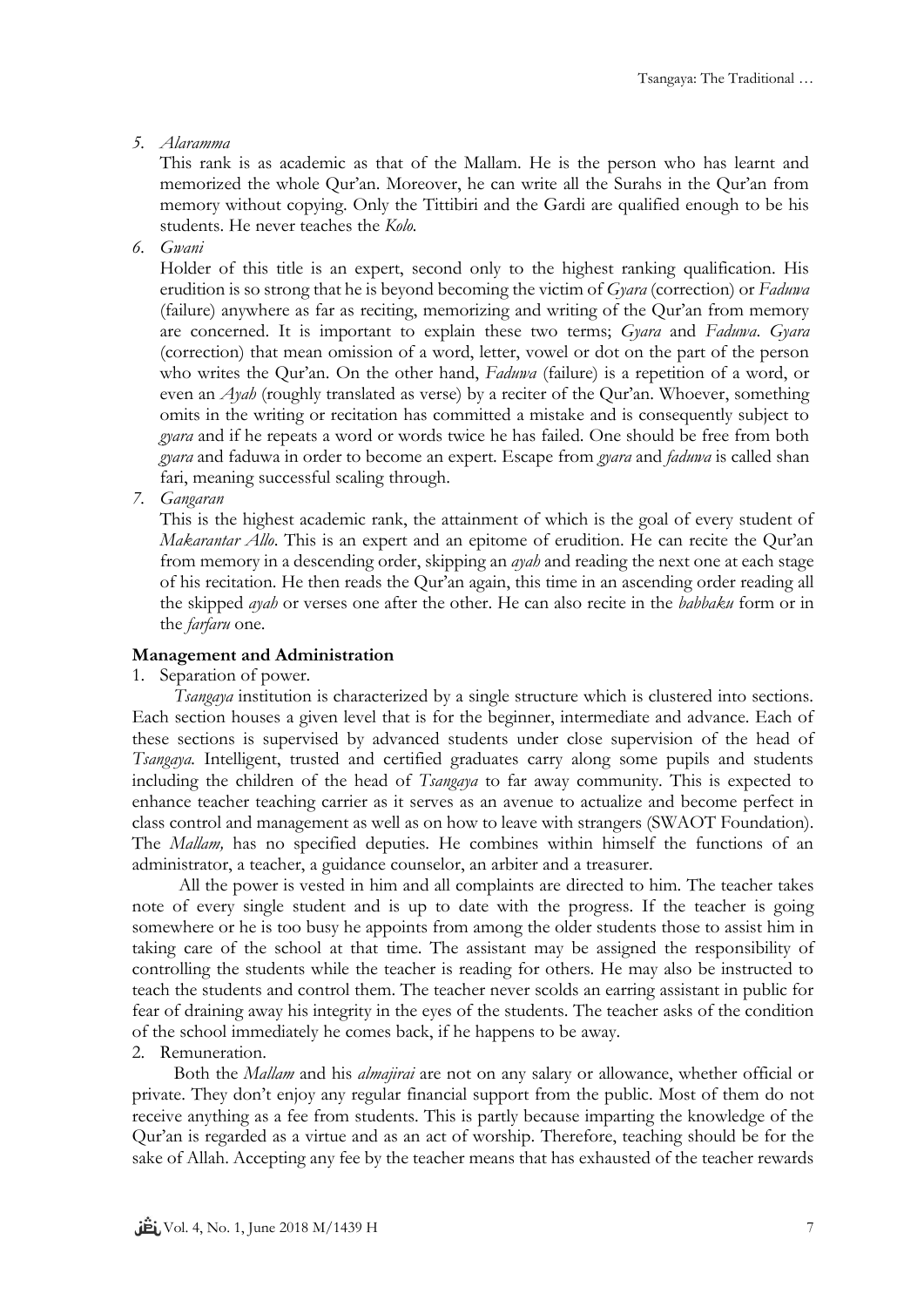of the hereafter. Nevertheless, some schools, especially the town-based ones, charge a meager and unspecified amount every Wednesday called *Kudin Laraba* (Wednesday fee) in Hausa (Hamid, 1981).

3. Engaging Students in Labour.

Usually, services of the students are employed in the school maintenance as no governmental or public support is ever expected. Students are therefore involved in the performance of many tasks in order for them to realize the value of knowledge. Immediately after the afternoon session students disperse in search of firewood to be used in lighting up the school during the night session. Labor days are Tuesdays and Thursdays. Students make heap of firewood in the bush and convey it to the school. The firewood so far garnered is expected to last till the end of the dry season.

4. Boosting the morale of students.

Variety of ways or methods is employed by the teacher to encourage the students to concentrate more on their studies. Hardworking students are further encouraged and lazy ones are academically empowered to pursue their studies diligently. Some of these methods include (1) The teacher goes along with a hardworking student whenever the teacher is invited to an occasion of Qur'anic recitation and (2) A bright student is appointed as the teacher's deputy whenever the teacher is away or too busy. All these and other similar methods serve as stimulants for the other students to face their studies squarely in order to attain this noble caliber (Ukiwo, 2007).

5. Disciplinary Measures.

Beating is not the only punishment meted against erring students. Other forms of punishment include shouting, sharp looking, denying break time to a student by making the student to stay behind in the class, forcing student to take bath and wash all his clothes if he is found to be dirty, e.t.c. These are some of the ways through which students are brought under control. Punishment is meted according to the nature of the erring student. Shehu 'Abdullahi Dan Fodiyo explained that students vary with regard to punishment. He said that while some students require no verbal condemnation but beating others are only corrected through beating. He added that when some students can be brought under control through light beating, others require nothing short of strong beating (Hamid, 1981).

## 6. Feeding.

There are generally five sources of procuring means of sustenance in these types of schools. They are (1) food jointly produced by the *Mallam* and his students; This is expected to last for a whole season or even year. (2) Food sent by the neighboring houses who consider it a religious obligation to send lunch or dinner to the school every day; (3) Food leftover. Sending this kind of food to the school as *Sadaqah* is held in preference over dumping it in the garbage. The latter is generally regarded as an act of extravagance; (4) Food procured by the students through begging. Student books his plate in a house where he serves as an errand boy. Another way going house by house begging for food remains. Student also gets food debris from people who eat in open places. Some female food sellers reserve a plate every day and send it to the school. Similarly, food that has not been sold is sent to the school as *Sadaqah* when it is feared that it will rot; (5) On naming and wedding ceremonies or on the occasion of consummating in a new house, food is sent as *Sadaqah.*

 It is important at this juncture to make some clarifications. Begging in *Makarantar Allo* is only allowed if it is of cooked food. Never is it originally allowed for a student to go and beg for anything other than this. As to how toilet or laundry soap is obtained or how medical expenses are taken care of, each parent gives some amount of money, depending on his means, or essential commodities to the teacher to keep with him and allows a child to use only what is needed. Some parents even, from time to time, pay a visit to the school. Students are sometimes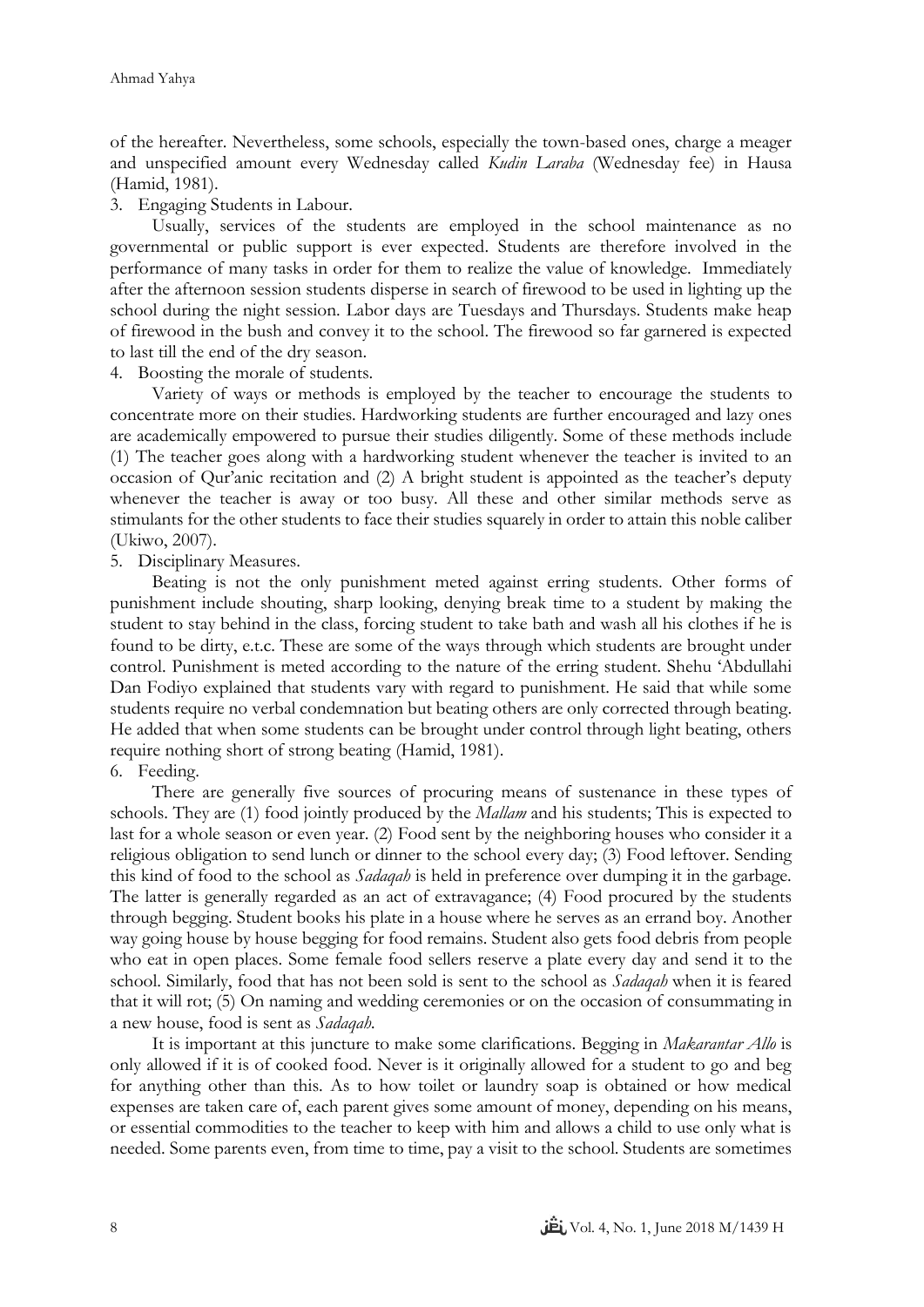allowed to be sent on some errands by the neighboring houses who, most of the time, give items such as used clothes, shoes, e.t.c. to them when they are going for the *Damina* (Rainy season) vacation or anytime they deem fit. These periodic gifts given to the students are kept with the *Mallam* for their need that may arise.

### 7. Sources of Income.

It is already stated that the *Tsangaya* enjoys no governmental support whatsoever. However, they have some sources through which their financial expenses are met. Generally speaking, *Tsangaya* has four major sources of income; there are (1) The weekly fee, which is called *kudin laraba,* which is paid on Wednesdays. It is an insignificant amount which is more of alms than a fee. It is paid by individual students to the teacher. (2) The Vacation fee, *Kudin Tashe*. There are three main vacations in these types of schools: *a).* Ed al Fitr vacation (*Hutun Karamar Sallah*); *b).* Ed al Ad-ha vacation (*Hutun Babbar Sallah*); and *c).* Ed al Maulud vacation (*Hutun Takutaha*). (3) Alms are given directly to the teacher by the individual members of the community, requesting special prayers thereof. And (4) money generated through the students' and *Mallam*'s involvement in various occupations such as manicure, cap making, making embroideries, cap washing e.t.c.

### **Graduation (Sauka)**

 Since learning of the Qur'an in these types of schools follows the descending order, i.e, from the last Surah (Surah al Nas) to the first one (Surah al Fatihah), the graduation implies completion of the learning of the Qur'an from the last Surah to the first one. It is the epitome of the pride of every student of the Qur'an. It symbolizes the graduation of a student from *Karatun Allo.*

Graduation in the *Tsangaya* is of four types. These are:

- 1. *Saukar Biye.* It is the graduation of an adult person. they learn the Qur'an paper by paper. In other words, they take a sheet and a portion from the teacher. They go and reads the learnt portion several times or even memorizes it. they then go back to the teacher, learns another portion and memorizes it until he completes the Qur'an.
- 2. *Saukar Zuku.* This simply refers to shaky and fragile or even pseudo-graduation. It is named such because of the non-challan attitude of the teacher towards his students. This is the worst type of graduation. Student just writes or copies the Qur'an as much as they deem fit and the teacher reads it for him. He doesn't care whether the student masters the read portion or not. The following day the student washes off his *Allo* and writes or copies another portion. This trend continues until the student copies the whole Qur'an.
- 3. *Saukar Laushi.* This refers to the graduation in which a student writes on the *Allo* and has it read for them by the teacher. Thereafter, they go and read it several times until the particular portion becomes soft on his tongue. He then washes his *Allo* and copies a new portion until he completes the Qur'an.
- 4. *Saukar Hadda.* Under this type of graduation students must memorize every portion he copies and learns from the teacher. When the latter is satisfied that the student memorized well the teacher let them copy the next portion until the students complete the Qur'an.

Preparations for the graduation ceremony or *Bikin Sauka*, explains Mallam Tahir, starts earlier (about two years to graduation). *Mallam* fixes the day and the time and informs the parents of the students concerned. Some parents tender their excuse if they know that they may not be prepared by then. In this case the date is changed. The graduating student is sent home amidst colleagues. The teacher has already specified the person to recite for the graduating student among the latter's colleagues. *Mallam* sometimes appoints a scholar in the student's hometown to recite for him.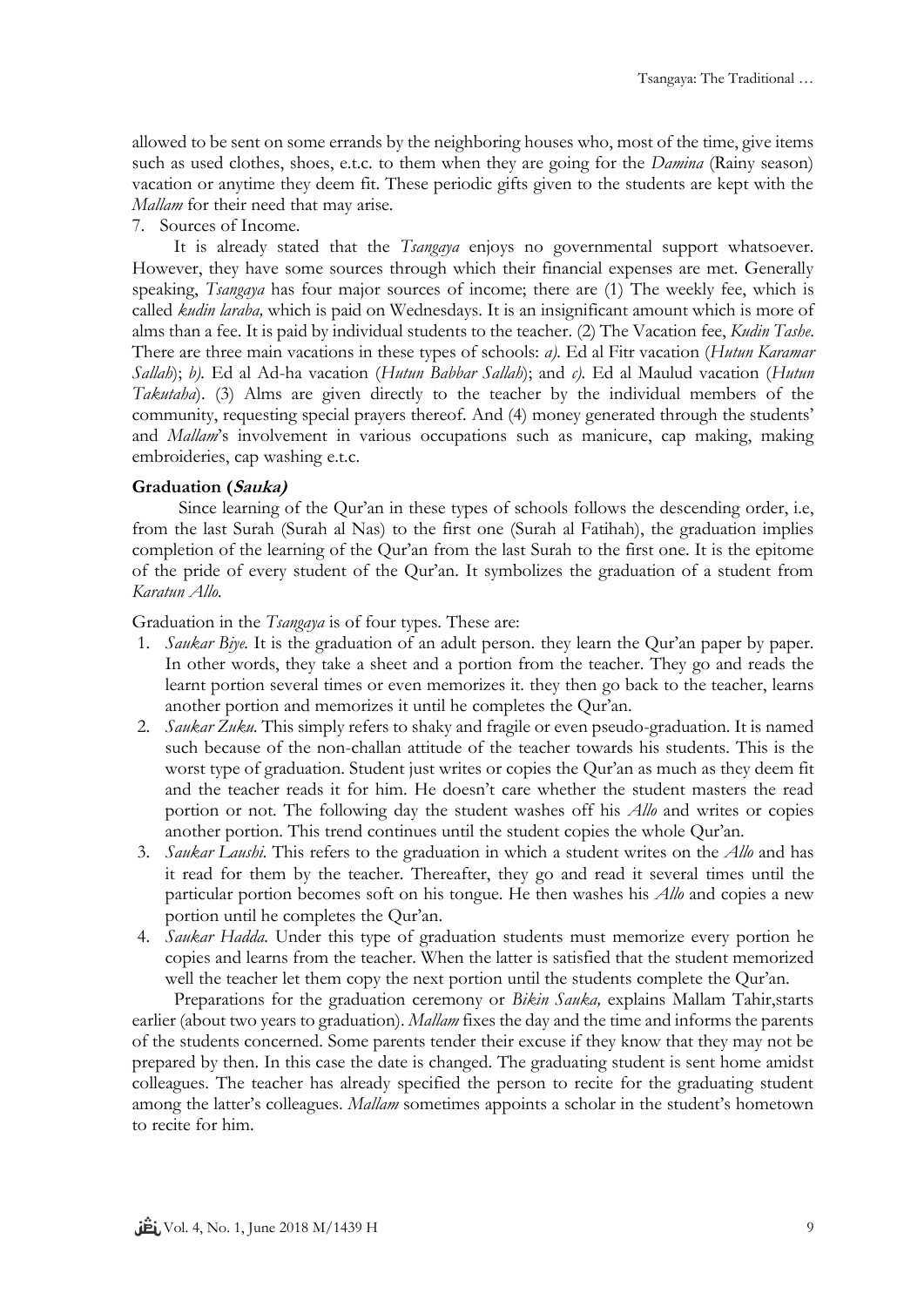A day to the graduation ceremony the whole Qur'an is recited in congregation turn by turn till day breaks. Breakfast is served and *Sadaqah* is given to the reciters. At noon, from *Zuhr*  to *'asr* time, *Darasu* is conducted. Mats and carpets are spread in front of the graduating student's house for the invitees and other well-wishers. People form a circle. The *Allo* on which the graduating student will recite has already been decorated several days before the ceremony. This decoration is called *Zayyana.* On that day the graduating student is called *Amarya* while his wood plate *Allon Amarya* which normally passes from one *Alaramma* to the other to verify the writings on it. This is because realizing an error during the ceremony is regarded as a disgrace.

When all are seated the graduating student arrives amidst friends and colleagues like a bridegroom and get a seat. The *Allon Amarya* contains on it *Surah al Fatihah* on one side and 1/8 (one eighth or *Thumun*) of *Surah al Baqarah* on the other. Graduating student sits in the circle and mallam or his representative reads what is on the *Allo* and the former reads after the student. The teacher then takes off the students' cap and rubs his hands over his head. they pray and put the cap back. That is followed by prayers from various scholars present. This marks the end of the occasion. The graduating student goes back to his room amidst colleagues who ward off teasing and provocations from friends.

 Goats, rams or even cattle are slaughtered to add more color to the occasion. Whatever is accrued as *Sadaqah* is divided according to stipulated guidelines. If they started and graduated under a single Mallam half of the total *Sadaqah,* along with the skin, head and legs of the slaughtered animal, is given to that teacher. The other half of the *Sadaqah* is divided into two. One is given to the graduating students' colleagues at the school who accompanied them to their hometown. The other part is distributed among the scholars and elders of the student's hometown. On the other hand, if the graduating student has studied under two teachers the total *Sadaqah* is divided into three: a part is given to the teacher under whom the student graduated and another part is distributed among the student's colleagues. The last part is further divided into two: one part along with the skin, head and legs of the slaughtered animal is for the teacher who groomed the student from the beginning up to the time another teacher took over. The other part is distributed among the town scholars and elders.

 After the ceremony the student's father gives his own personal *Sadaqah* to the teacher. Afterwards the teacher gives the father three options out of which he chooses the one which suits him best. These options are (1) that his child has come home finally to stay and will never go back with the teacher.; (2) That the student should be released so that he returns to school there and then; And (3) that the student stays at home for sometimes after which he goes back to school. It is important to know that knowledge is not regarded as an occupation in this system of education. It is rather regarded as an act of worship, the acquisition of which only stops with one's death. Occupation is considered to be a means of sustenance and a support to acquisition of knowledge. Therefore, the issue of what kind of job one gets after graduation does not arise at all. Student is already learned in the occupation of students' family be it farming, smiting, dyeing e.t.c. Therefore, the students have no fear of unemployment as this is not the aim of their studies. They engage themselves in this occupation, being fully contented with the fact that he has learned the Qur'an therefore they post-worldly life is now safe. It is only a handful of these graduates who are deviants that later turn to hooligans and riff-raffs and even the much touted western system of instruction is not devoid of these undesirable elements.

#### **Some Distinguishing Features of the Tsangaya System**

1. Teacher and Student Relationship.

The intimacy between the teachers and their students in the *Tsangaya* system is superb and unique. It is not substantially formal as is the case in the formal system. The teacher is seen by the students as a person combining four statuses in one. In the first place, they are the teachers who impart on their knowledge of the Qur'an, mode and ethics of its recitation as well as the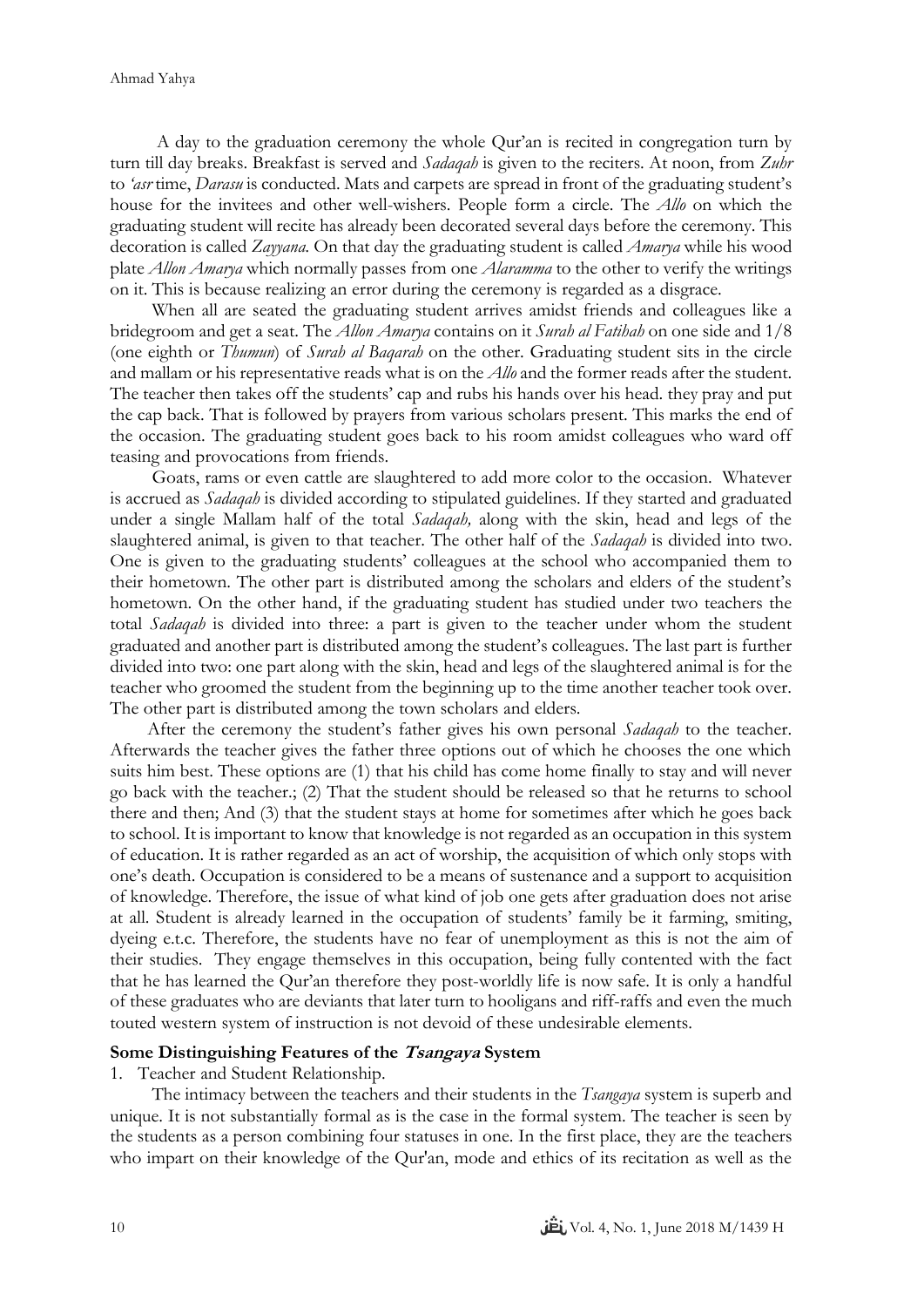procedure for its application in student worldly lives. Secondly, they are a guidance counselor. They introduce their students to what is good and beneficial and how to imbibe it and maintain on it. They also distance them from evil and guides them as to how to avoid it. The teachers advise them on matters that affect their commercial activities, domestic issues and family mater. they are consulted on whatever issue that may arise in the life of their students. On the other ways, they are also involved in student personal life and in several instance they seek their advice and guidance in commercial and domestic activities. Thirdly, they are the students' spiritual guide and a model for them to emulate.

On the event of a catastrophe, death or tragedy, they console them and redirects their attention to Allah, making them realize that all things emanate from Him and to Him all shall return. They therefore supplicate for them, persuades and convinces them to do the same. they lead the students in the five daily prayers and prays over their dead ones. The teacher offers special supplications on their marriage and on their newly-born babies (Kontagora, Watts, & Allsop, 2018). Fourthly, the teachers are parents who oversee all student activities. The teacher reprimands student if they go wrong and shares with them their happiness and sorrows. He marries off their daughters and shoulders some of the expenses as well as oversees their matrimonial affairs. In several cases he takes over the care of their children when they die. He is to them a biological father and to him biological children. It can therefore be argued that in the formal system hardly can a simile of the *Tsangaya* system be found with regard to teacher/student relationship (Babajo, 2017).

2. Class management and control.

It is interesting to note that despite the large number of students around the teachers. They are in the *Tsangaya* system manages and controls their class appropriately. Teachers eyes are always busy seeing the condition of each student and what they are doing in such a way that each student feels that they are being closely watched by teachers. Even though each student reads from his *Allo* loudly, the teacher is able to differentiate between recitation and noise making and can therefore detect those who are making noise instead of recitation (Kontagora dkk., 2018).

3. Assessment of student's academic performance.

The teacher assesses the progress of his students on individual basis. This is because each student must recite the verses written on his *allo* before the *Mallam* every day and can only progress to another set of verses when the teacher is satisfied that the student has accurately memorized the previous ones. As there is no room for cheating or malpractice, each student must concentrate vigorously and rely on his personal effort in order for him to progress. In this way the teacher is able to identify the academic performance of each student and can easily tell who is performing well and who is not.

4. Mastering both the recitation and writing of the Qur'an.

The Qur'an has its distinct and peculiar type of writing which, in many aspects, is different from the normal Arabic one. As reciting, memorizing and writing go concurrently, student is able to master both the recitation of the Qur'an and its distinct writing. This results to unquestionable ability to not only recite the whole Qur'an from memory but also write it down from the same source. This is unlike what obtains in the modern *Tahfiz* schools where students memorize the Qur'an but cannot write it. This unique feature of the Tsangaya led to the production of a distinct type of writing, *Ajami,* which refers to Hausa and Fulfulde languages written in Arabic letters.

### 5. Monitoring of students.

After the school session the teacher goes round, silently visiting several areas in order to monitor the activities of his students, including where they go, so as to constantly keep them on a trance. If students are seen or is reported to be seen at unwanted area they will be punished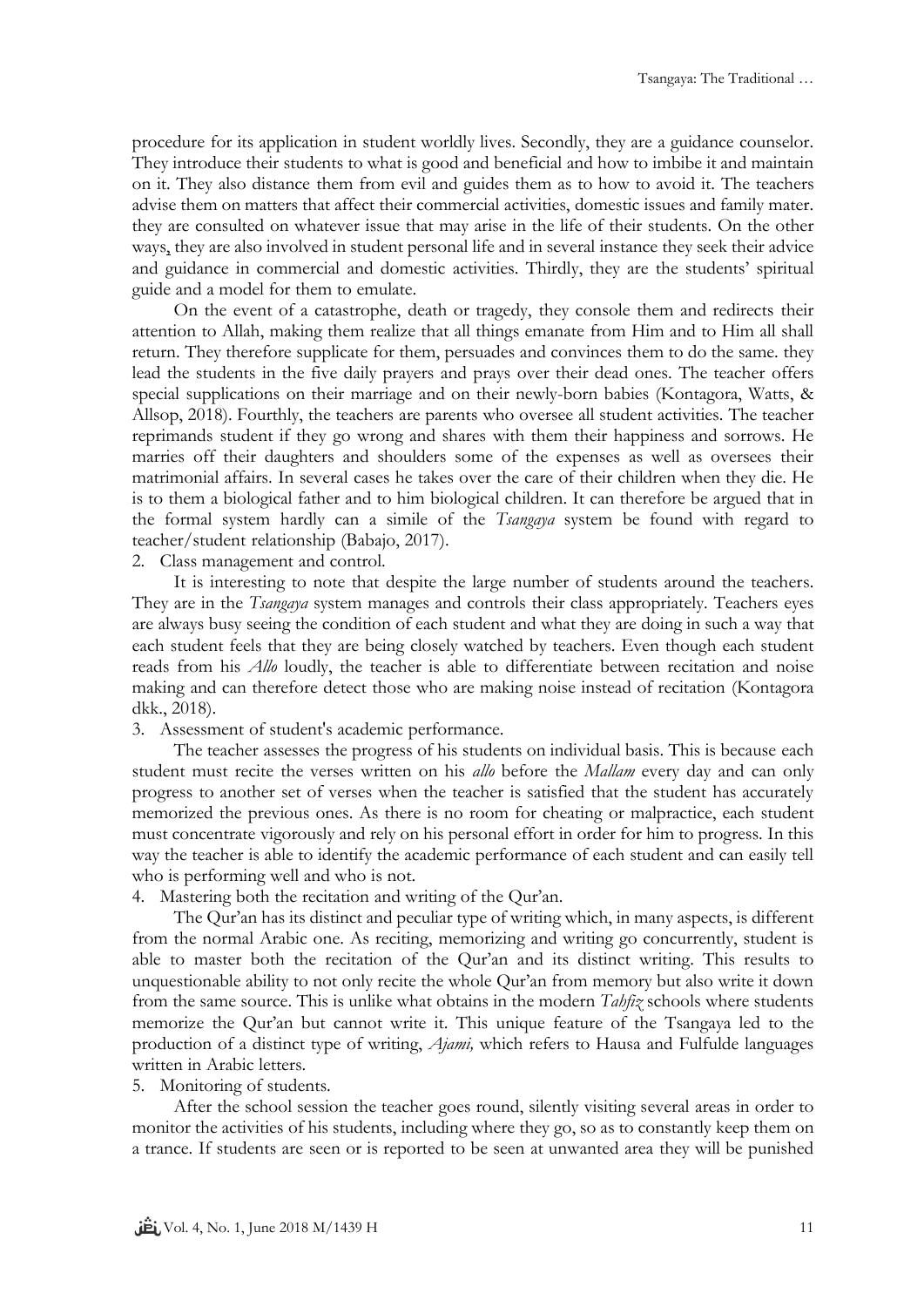to serve as deterrence to other students. The student, through this, is made to feel the presence of his teacher all the time.

6. Spirit of self-reliance

There are some spirit of self-reliance contained by *Tsangaya* system: (1) Securing a place; One element of self-reliance in the Tsangaya system is securing a place to serve as school. A conducive learning atmosphere is created through the combined contributions of the teacher and the students, thereby relying on self-effort to realize a common goal, without resorting to external help. (2) Boosting the students' morale; It means of encouraging students to face their studies squarely are devised in such a way that material incentive is rendered irrelevant. There is therefore no need for organizing speech and prize-giving days which entails incurring high expenditure and in which external assistance must be sought as a matter of necessity. Here, variety of means is employed by the teacher to boost the morale of students. (3) The teachers sometimes ask hardworking student to accompany whenever they are invited to an occasion of Qur'anic recitation; The teachers also appoint a bright student as their deputy to look after the school whenever he happens to be away or is too busy. (4) Procurement of food; Sourcing food through subsisting farming is another element of self-reliance. Here, both students and their teacher engage in farming in order to produce what they can survive on for a complete year or more without necessarily resorting to begging which is originally non-existent in the system. (5) Avenues for exhibiting versatility and erudition; Costless and non-boring means are devised to achieve this. Conferences, seminars or symposiums need not to be organized in order to create a competitive atmosphere. Financial burden of inviting guest participants and hosting which needs a lot of dependency is therefore substantially averted.

A certified reciter of the Qur'an is expected to be versed and erudite. A number of avenues are made available in the *Tsangaya* system for all experts to prove that their power of retention and mastery over Qur'anic recitation are unquestionable. Some of these avenues include (1) the ability to write the Qur'an from memory without resorting to copying. This is called '*Satu'.* (2) the ability to sometimes rely on copying to write down the Qur'an from memory. This is referred to as '*Barawon satu*'. (3) Daily assembly of master-reciters of the Qur'an, solely for the purpose of recitation. '*Zaman Tukuri*' is the name given to it. (4) Occasional assembly of master-reciters such as during the occasions of wedding consummation, graduation, naming ceremony, e.t.c. This is named '*Musaffa'*. And (5) the ability to master and convert into memory the number of words, phrases letters, diacritical marks, vowels, e.t.c., contained in each portion, chapter or in the complete Qur'an and tell instantly whenever requested to. This is called '*Harji'*.

### **CONCLUSION**

Having said all of this, it could be concluded that: (1) this system predated the western system of instruction in Nigeria; (2) A unique mechanism inherent in the system helps it to sustain through the ages; (3) The total neglect faced by the system from both the government and the public led to an immeasurable loss of human resource; (4) The schools are formal and are far away from being informal; (5) Begging and destitution are not an integral part of the system. They are rather circumstantial; (6) Acquisition and imparting of knowledge are considered to be acts of worship hence, a continuous exercise. They are not regarded as an occupation; (7) The predominant method in these schools, rote learning, is regarded to be more than a method of teaching but a virtue and a value; (8) It is not out of poverty that parents enroll their wards into these schools; it because of a substantial number of the students are children of the affluent; and (9) If given the proper care and attention it deserves, the system could help in entrenching and strengthening the spirit of self-reliance among Nigerians rather than always rely on government to provide employment. Bringing all this into light could help in realizing the potentials of home-bred systems of imparting knowledge based on people's cultures and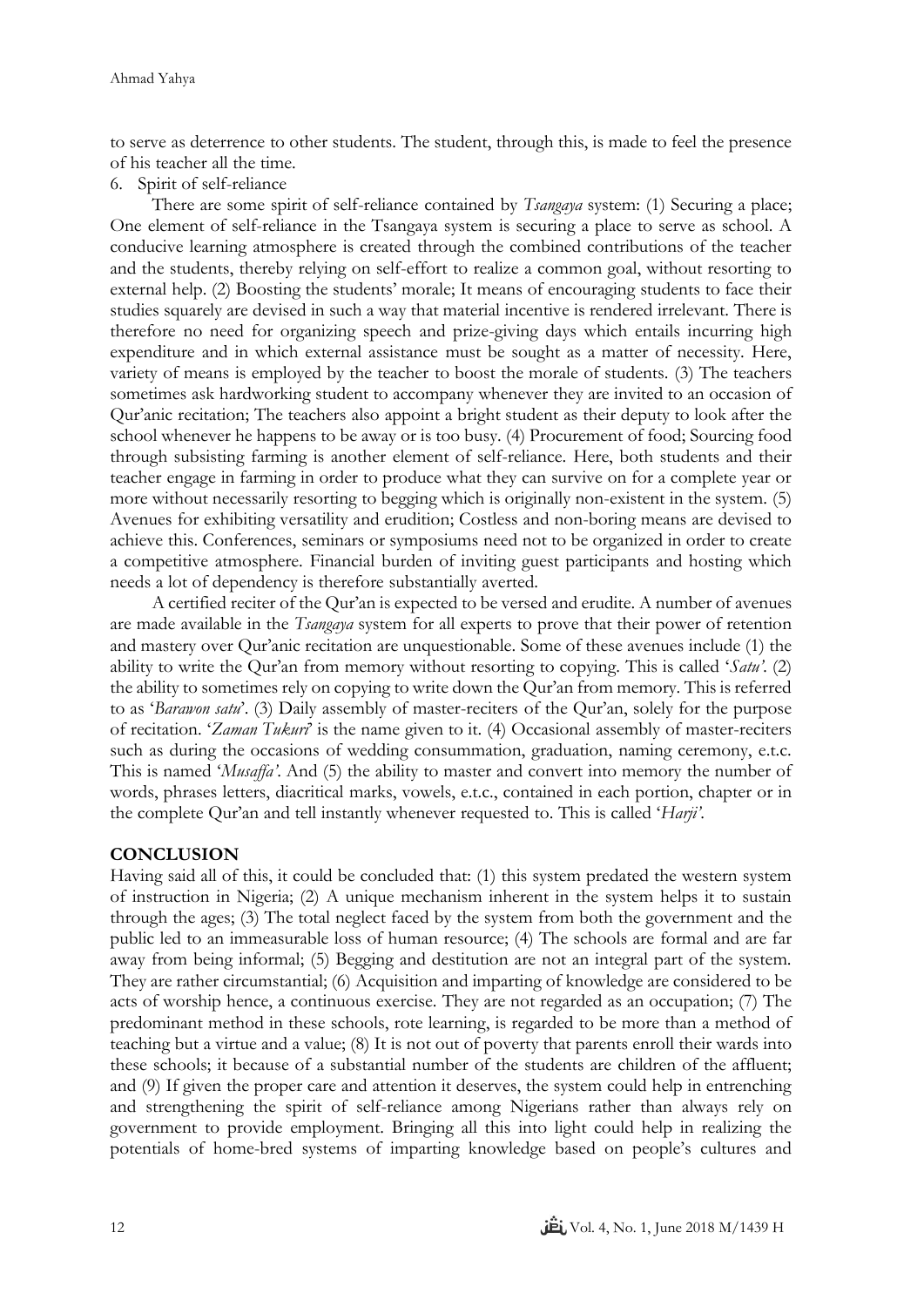traditions, instead of unequivocally attuning to the melody of change which entails disregarding all what is home-made and accepting, hood and sinker, an alien system of education which philosophy and worldview may be contrary to Islamic ethical principles.

## **BIBLIOGRAPHY**

Abbas, M. J. (1978). *Al-madd Al-Islami fi ifriqiyyah*. Cairo: Al-Mukhtar Al-Islami.

- Al-Bukhari, M. I. (2001). Al-jami' al musannad al-mukhtasar al-sahih min umur rasulillah sallallahu alaihji wa sallam wa sunanih wa ayyamih. *Dar Tauq al-Najah*, *3*(1).
- Amuda, Y. J. (2011). Child education in Nigeria: Hindrances and legal solutions. *3rd World Conference on Educational Sciences - 2011*, *15*, 3027–3031. Retrieved from https://www.researchgate.net/publication/251713923\_Child\_education\_in\_Nigeria\_Hi ndrances\_and\_legal\_solutions
- Babajo, H. H. (2017). The challenges of tsangaya Quranic schools in contemporary societies: A study of Kano State Nigeria. *Asian Journal of Multidisciplinary Studies*, *5*(6). Retrieved from http://www.ajms.co.in/sites/ajms2015/index.php/ajms/article/view/2530
- Bakewell, O., & Haas, H. D. (2007). *African migrations: Continuities, discontinuities and recent transformations*. Leiden: Brill.
- Bano, M., Antonisis, M., & Ross, J. (2011). *Islamiyya, Qur'anic and Tsangaya education institutions census in Kano State* (Final Draft Report). Kano, Nigeria: Education Sector Support Programme, Kano University.
- Hamid, A. (1981). *Al-fara'id al-jalilah wasa'it al-fawa'id al-jamilah fi 'ulum al-qur'an*. Beirut: Dar el-Fikr.
- Humphreys, S., Moses, D., Kaibo, J., & Dunne, M. (2015). Counted in and being out: Fluctuations in primary school and classroom attendance in northern Nigeria. *International Journal of Educational Development*, *44*, 134–143. Retrieved from https://ideas.repec.org/a/eee/injoed/v44y2015icp134-143.html
- Ilori, A. A. (1981). *Nizam al-ta'alim al-arabi wa tarikhuhu fi al-alam Al-Islami*. Beirut: Dar. Al-Arabia.
- Imam, Y. M. (2002). *Appraisal of the historical development of traditional Our'anic schools in Northern Nigeria' Kano* (Unpublished PGDE Project). Federal College of Education, Kano University, Nigeria.
- Kontagora, H. L., Watts, M., & Allsop, T. (2018). The management of Nigerian primary school teachers. *International Journal of Educational Development*, *59*, 128–135. Retrieved from https://ideas.repec.org/a/eee/injoed/v59y2018icp128-135.html
- Maibushra, I. M. (2005, Maret 11). *Matambayi ba ya bata*. Kano, Nigeria: Radio Kano.
- Raihani. (2012). Report on multicultural education in pesantren. *Journal of Comparative and International Education*, *42*(4), 585–605.
- Shehu, S. (2006). *Improving Qur'anic (Tsangaya) education in Nigeria: Trends, issues, challenges and the way forward*. Dipresentasikan pada a Three – Day Workshop on Tsangaya System of Education, Borno State Agency for Mass Education, Maiduguri.
- Taiwo, C. O. (1980). *The Nigerian education system: Past, present, and future*. Thomas Nelson (Nigeria). Retrieved from https://books.google.co.id/books?id=E\_8MAQAAIAAJ
- Ukiwo, U. (2007). Education, horizontal inequalities and ethnic relations in Nigeria. *Education, ethnicity and conflict*, *27*(3), 266–281. https://www.researchgate.net/publication/223351632\_Education\_horizontal\_inequaliti es\_and\_ethnic\_relations\_in\_NigeriaWalker, A. (2012). *What is boko haram?* (Vol. 17). US Institute of Peace.